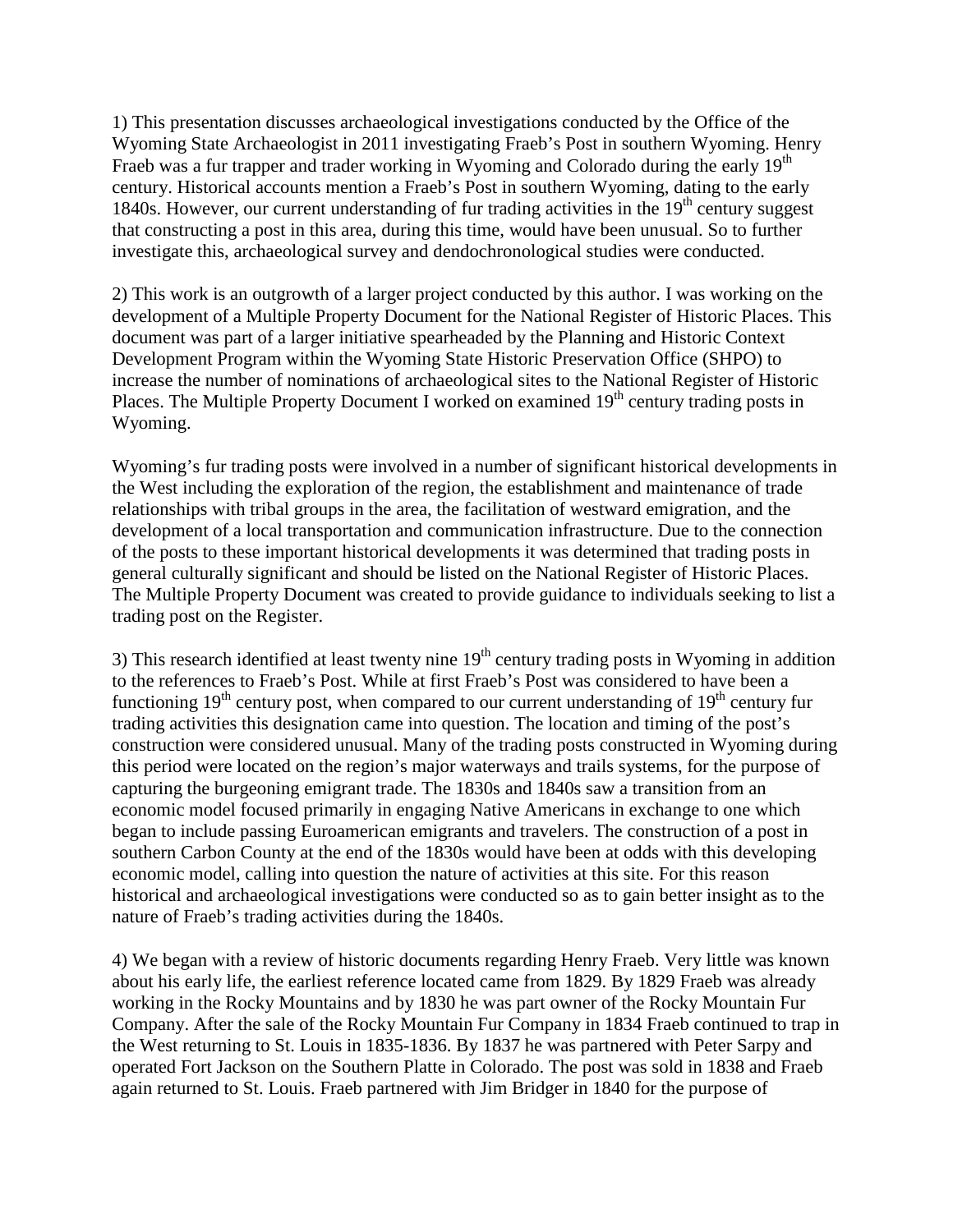transporting supplies to the Rendezvous for sale to the trappers and tribes. After the Rendezvous he left to trade in California, returning to the Green River region in July of 1841 to meet back up with Bridger who was busy constructing a post for the partnership between the mouths of Big Sandy and Black's Fork. Fraeb left the Green river region and headed south toward the Yampa River in Colorado to hunt buffalo. What exactly happened after they traveled southeast is not entirely clear, but Henry Fraeb never returned to finish building his trading post with Jim Bridger. Rather, accounts tell of a battle with local tribes in the Little Snake River Valley which led to Fraeb's death.

5) Chronicling Fraeb's movements during the 19830s and 1840s indicate that he was likely familiar with the Little Snake River Valley, and indeed was there in 1841. However, none suggest that he was operating a functional trading post in the area. Still, contemporary documents mention the presence of a post or fort in the area associated with Fraeb. So we turned to the historic documents to provide some clarity.

Rufus Sage wrote in *Scenes from the Rocky Mountain Mountains* in 1846 the they "passed a fort, formerly occupied by a company of trappers under the command of Frapp [Fraeb], near which himself and four other whites were killed".

Basil Clement, a participant in the fight which killed Fraeb, recounted the battle of 1841 some 60 years later saying "We had a fight with the Sioux and Cheyennes there. Old Frapp [Fraeb] was killed there, he was one of the three partners. We went there (fromBlack's Creek) on a buffalo hunt to make jerked meat. We got meat of the Sioux and Cheyennes, with 47 men. After we had plenty of meat they made a dash for us. We defended ourselves. That was in the morning about 8 o'clock. This was about July, some time in early July. We fought them from the morning about 8 o'clock until dark. They killed 10 of our men, and killed 110 head of horses that belonged to us; and of the 45 head of horses alive there was only five not wounded. All that we had to protect us was the dead horses, we made a fort of them."

Jim Baker recounted the battle in the 1880s. "we camped on the very creek wher I live now – Snake River we called it then – and there we had a lively fight with a party of about 500 Sioux, Cheyennes, and Arapahoes." He also is recorded as saying that "It was the hardest battle I was ever in. It was not on that mountain [Battle Mountain], but down in the valley at the mouth of Battle Creek at its junction with the Snake. Ican show you some of the rifle pits there yet. The whites with their allies, the Snakes, were fortified at that point."

In 1850, Bridger told Howard Stansbury that Fraeb and his party "were encamped about 2 hours from where we then were, with their squaw partners and a party of indians. Most of the men were absent hunting buffalo, a band of 500 Sioux, Cheyenne, and Arapaho….Fraeb had about 40 men; but they instantly 'forted' in the corral attached to the trading post, and stood their defense."

Three of these reports come from individuals who were there, although the interviews came many years after the battle. One came from Bridger, Fraeb's partner who was not there. There is no agrrement in these refernces as to the nature of a trading post. However, three mentioned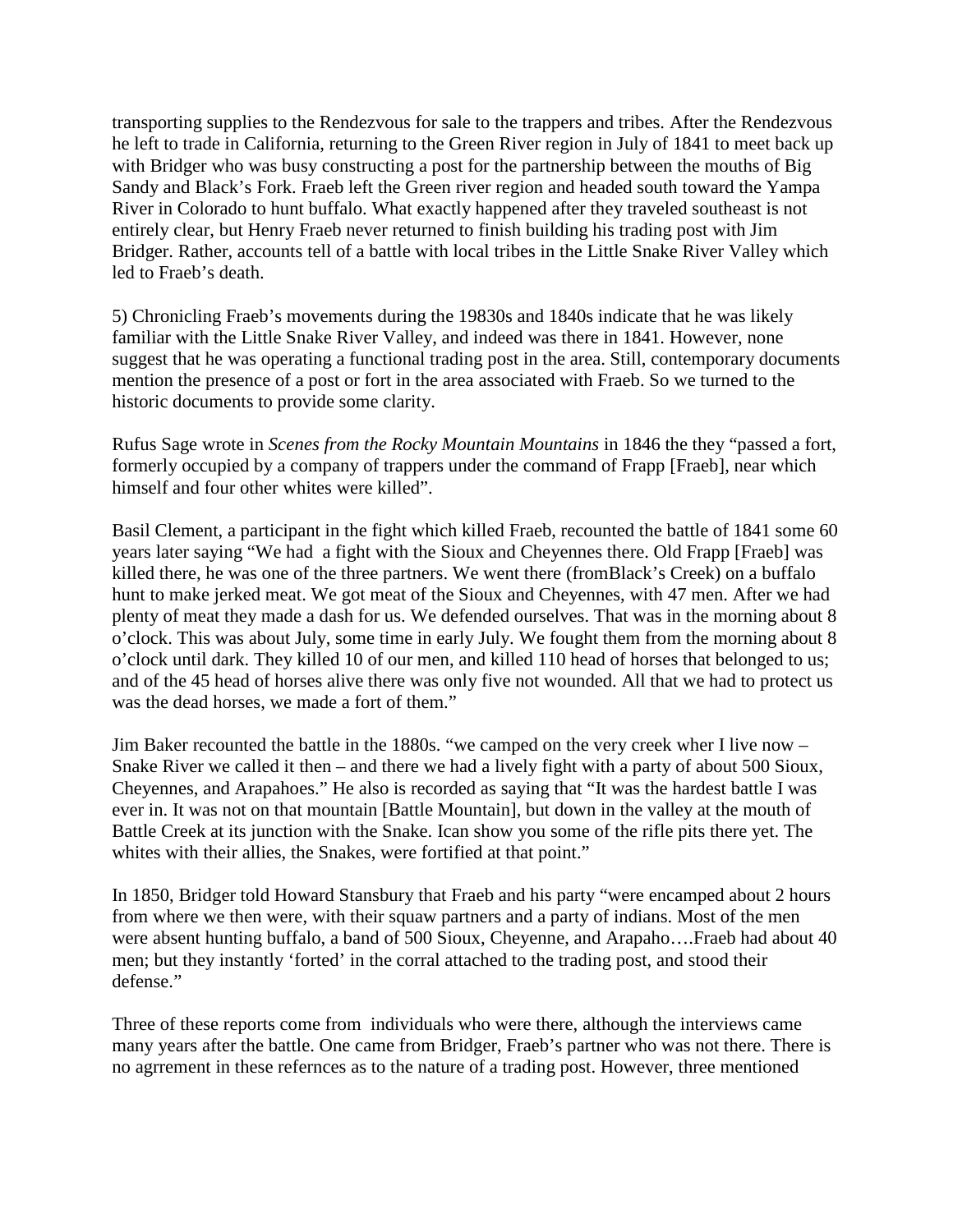fortifications of some type, one referencing an actual fort, and another distinctly descrining a trading post.

6) While the historical documents were unclear as to the nature of a  $19<sup>th</sup>$  century structure in the Little Snake River Valley associated with Henry Fraeb, they did provide useful information. Historical references allow for the identification of two locational attributes that may help us find either the trading post, if it exists, and/or the battlefield. Landmark references in the contemporary texts place the battle and possible associated trading post in the Little Snake River Drainage at the foot of Squaw Mountain. Using this locational data we were able to narrow the location of the possible post to a 2 square mile area of the Little Snake valley in the vicinity of the mouth of Battle Creek.

7) Using the locational attributes from the hitoric documents we conducted a simple reconnaisance survey in the spring of 2011. The survey focused on portions of the Little Snake River Valley drainage near the mouth of Battle Creek. Investigators walked the riverbottom and T1 terraces searching for archaeological materials. O close examination of the area, inculding exposed cutbanks failed to yield positive data. Field investigations and conversations with local property ownerd revelaed that much of terrace portions in the vicinity had been plowed for agricultural use. However, it was clear from the survey that some of the area remained undeveloped and there were intact sediments capable of containing insitu archaeological materials.

8) This preliminary reconnaissance investigation of the region identified terraces, or portions of terraces, which could contain archaeological remians from the 19<sup>th</sup> century. Still the survey area was large and the active nature of the river valley raised the question as to whether remains from the Fraeb encounter remained intact. In an effort to further narrow down the search field a dendrochronological study was conducted in the fall of 2011.

9) The purpose of this study was to identify terraces portions that would be old enough to contain 19<sup>th</sup> century archaeological deposits. The dendrochronoligical study focused on terrace portions north of the Little Snake River. Using a 40 cm coring bit cores were extracted from the largest trees on the terrace at 50 to 100 meter intervals. Areas with dense tree growth were sampled every 50 meters while terrace portions with sparser growth were sampled approximately every 100 meters. The target age for cottonwood cores was 170 years in order to locate one dating to construction of Fraeb's post or defensive site.

10) A total of 10 tree cores were extracted. Lab analysis indicated that the cores represented between 91 and 131 years of tree growth. Unfortunately, when comparing tree widths and core lengths it became clear that we had only sampled between ¾ to ½ of the actual tree radius. This suggested that should the center of each tree been reached, the coring would have returned older dates. Samples were limited by the extremely large size of the trees, the thickness of the bark in some cases was up to seven cm, and the length of our coring tool. A regression curve capable of extrapolating estimaetd tree ages was generated. This work showed that trees sampled in this study ranged in age from 100 to 200 years, suggesting that there are in fact stable terrace portions in the study area which date to the Fraeb encounter.